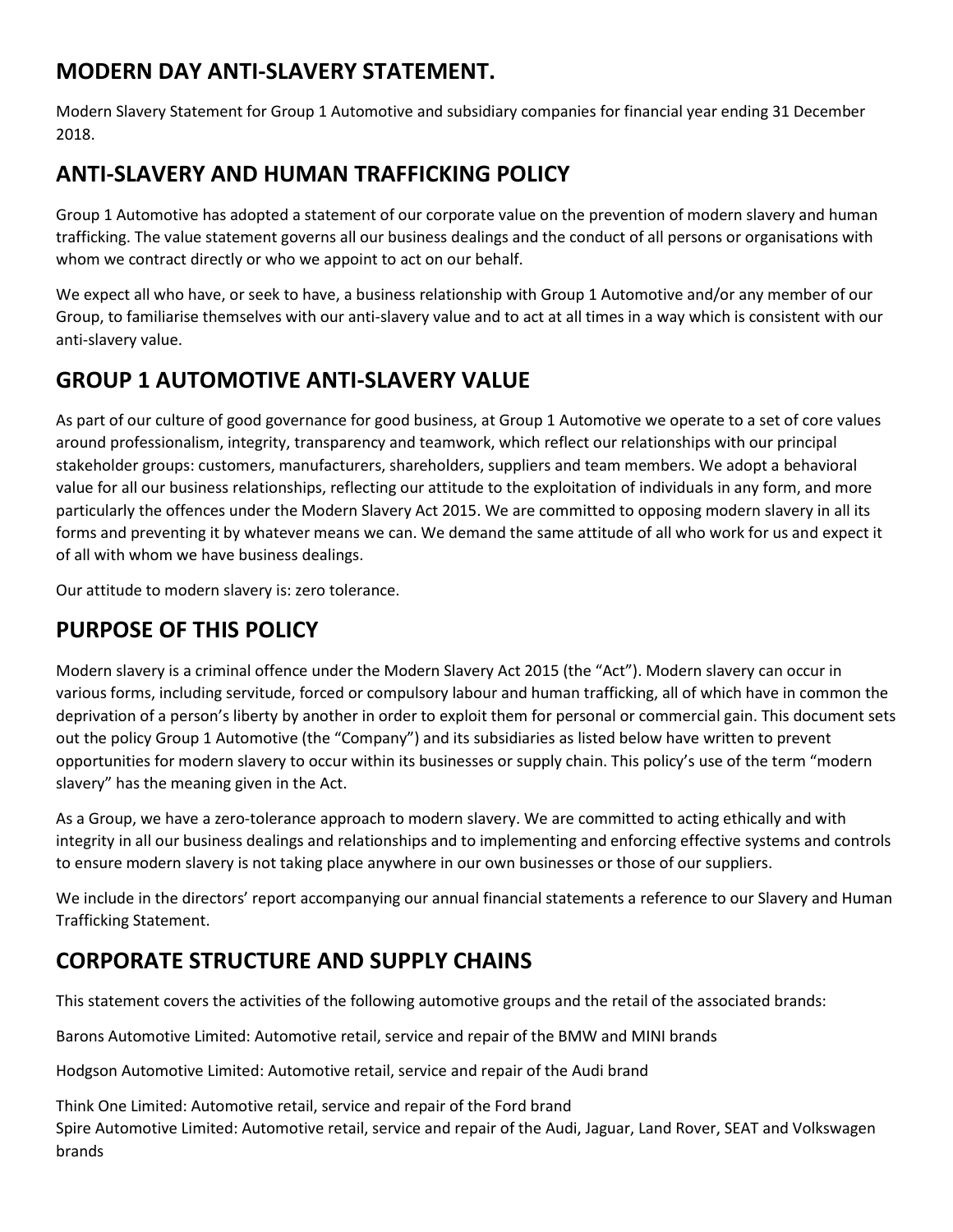Beadles Group Limited: Automotive retail, service and repair of the Jaguar, Land Rover, Volkswagen, Skoda, Toyota and Kia brands

Barons Autostar Limited: Automotive retail, service and repair of the Mercedes-Benz and SMART brands

Reference to Group 1 Automotive within this policy covers the above entities.

We are determined to ensure that slavery and human trafficking are not taking place in any of our supply chains. Most of our supply chains provide the supply of vehicles and parts from the international automotive manufacturers we represent as detailed above.

These lower risk manufacturer supply chains constitute the majority of our total supply chain. We are pleased to note that most of these manufacturer suppliers uphold their own standards of anti-slavery and anti-human trafficking compliance and some of our partner manufacturers are involved in ethical committees. For example, the Ford manufacturer are members of the Responsible Business Alliance, a non-profit coalition that promotes high standards in human rights, safety and security, environmental protection and business ethics. We review the statements from our manufacturer suppliers and the steps they are taking in relation to modern slavery and we will continue to do so regularly.

We also identify the following services within our supply chains:

Cleaning services; Valeting services; Office stationery suppliers; Coffee suppliers; Printer and copier suppliers; Promotional branded items suppliers; Bodyshop contractors; Building contractors; and Recruitment agencies.

These non-manufacturer suppliers comprise a very small proportion of our supply chain, but we consider them to be at higher risk of potential breaches of the modern slavery obligations.

We communicate our modern slavery statement through our supply chain compliance programme that consists of:

A procurement process expecting all high risk non-manufacturer service providers and contractors to perform their services in accordance with our anti-slavery policy; and

Undertaking continual confirmation procedures with our high risk non-manufacturer suppliers to ensure compliance with our policies.

We will continue to consider whether it is proportionate to take further steps to ensure these non-manufacturer high risk suppliers comply with our values on anti-slavery and human trafficking in light of the level of risk they are considered to pose and the degree of influence that we may have over them.

# **STEPS FOR THE PREVENTION OF MODERN SLAVERY**

We are committed to ensuring there is transparency in our own business and in our approach to tackling modern slavery throughout our supply chains, consistent with our disclosure obligations under the Modern Slavery Act 2015. We expect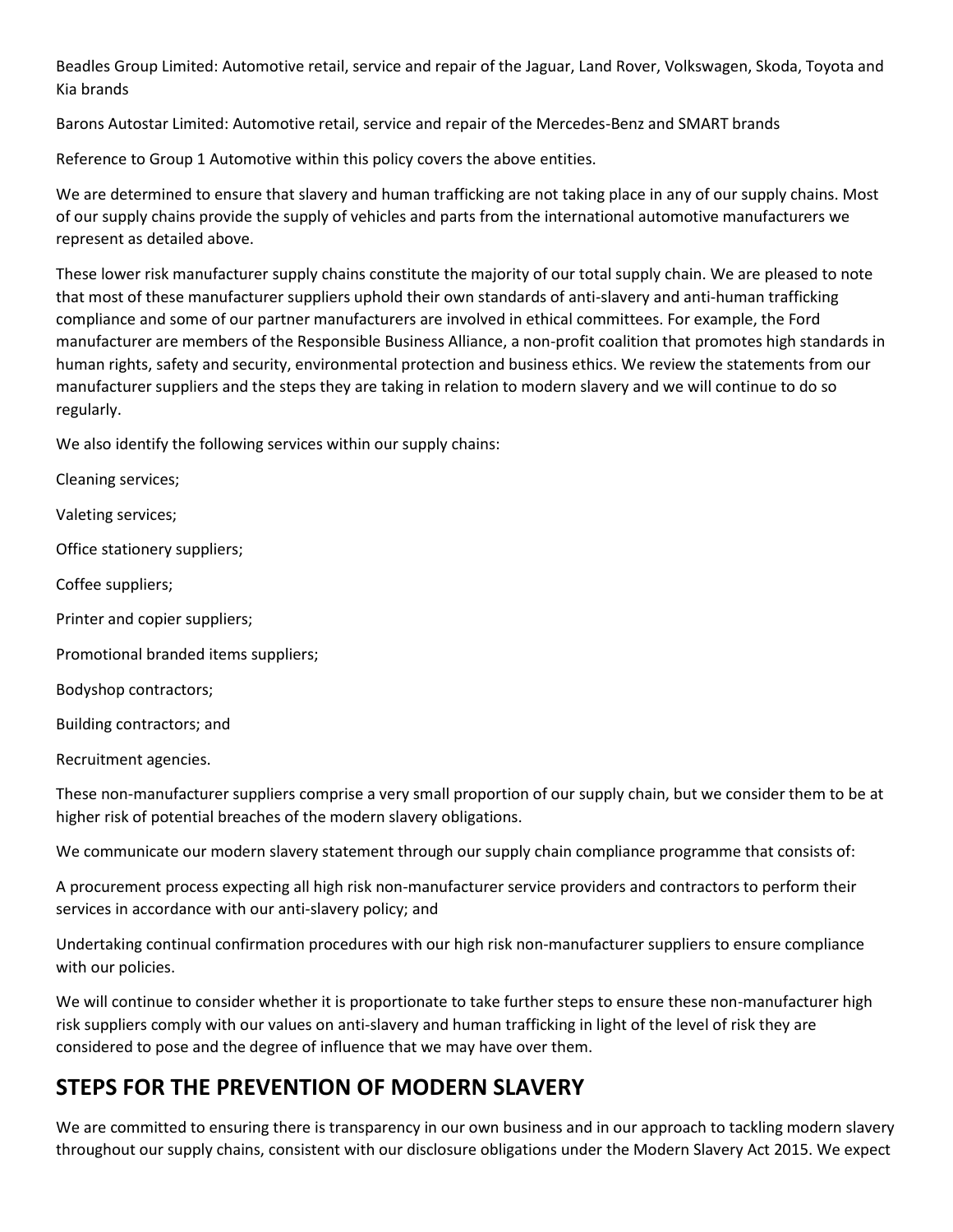the same high standards from all of our contractors, suppliers and other business partners, and we are evolving and updating our contracting processes to include specific prohibitions against the use of forced, compulsory or trafficked labour, or anyone held in slavery or servitude, whether adults or children We expect our suppliers to hold their own suppliers to the same high standards.

All team members have an obligation to familiarise themselves with our procedures to help in the identification and prevention of modern slavery and to conduct business in a manner such that the opportunity for and incidence of modern slavery is prevented. Adherence to this policy forms part of all team members' obligations under their contract of employment.

To strengthen our modern slavery governance, we have established a due diligence programme and we regularly review our existing suppliers through this programme by:

Broadly mapping the supply chain to assess particular product, service or geographical risks of modern slavery and human trafficking;

Creating a risk profile for non-manufacturer suppliers;

Monitoring the modern slavery statements issued by each new supplier and all suppliers on a regular basis, and evaluating the modern slavery and human trafficking risks;

Reviewing on a regular basis all aspects of the supply chain based on the supply chain mapping and the suppliers compliance with our programme;

Submitting the risk assessment related to supply chains for director consideration;

Assisting suppliers with improvements to their working practices; and

Retaining the power to invoke sanctions against suppliers with substandard anti-slavery practices or whom seriously violate our Company values, including the termination of the business relationship.

Whilst recognising our statutory obligation to set out the steps we have taken to ensure that modern slavery and human trafficking is not taking place in our supply chains, we acknowledge that we do not control the conduct of individuals and organisations in our supply chains. Our continuous action plan to underpin our compliance with practical steps, includes consideration of the following measures:

Continue to carry out risk assessments to determine which parts of our business and which of our suppliers are most at risk of modern slavery so that efforts can be focused on those areas;

Continue to engage with our suppliers both to convey to them our anti-slavery policy and to gain an understanding of the measures taken by them to ensure modern slavery is not occurring in their businesses;

Where appropriate, as informed by our risk assessment, seek to introduce supplier pre-screening (for example as part of our tender process) and self-reporting for our suppliers on safeguarding controls;

Introduce contractual provisions for our suppliers to confirm their adherence to this policy and accept our right to audit their activities and (where practicable) relationships, both routinely and at times of reasonable suspicion.

Review, update and formalise our supplier code of conduct.

## **RELEVANT POLICIES**

The following policies are integral to our continued dedication to identify modern slavery risks and prevent slavery and human trafficking in its operations:

#### **Whistleblowing policy**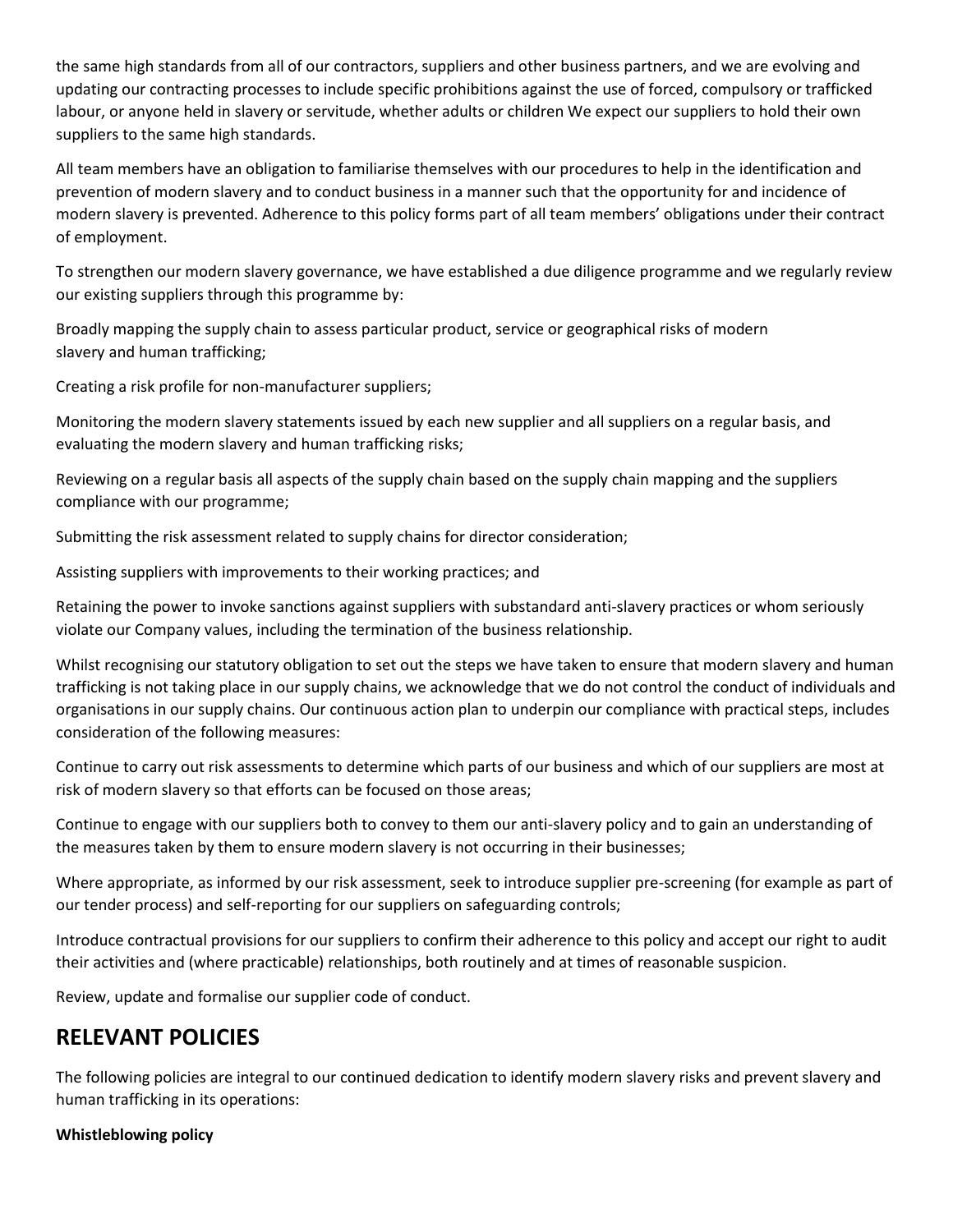We encourage all its employees, workers, contractors, customers and other business partners to report any concerns related to the direct activities, or the supply chains of, the Company. The whistleblowing procedure is designed to be easy for individuals to make disclosures in confidence and without fear of retaliation. The Company also encourages members of the public or people not employed by us to write, in confidence to the Managing Director or the Human Resources Director via our registered head office to raise any concern, issue or suspicion of modern slavery in any part of our business or supply chain

### **Employee code of conduct**

Our code clarifies the principles, actions and behaviours expected of our employees, workers and contractors when they represent the Company. This code is reviewed periodically and all updates are communicated to our employees and workers as they happen.

### **Supplier code of conduct**

Suppliers are required to demonstrate that they uphold the Company's values of integrity, transparency, teamwork and professionalism and specifically that they provide safe working conditions and act ethically and within the law in their use of labour.

### **Recruitment policy**

We operate a preferred supplier list of reputable recruitment agencies for all vacancies. This list is created against a set of strict regulations, of which their compliance to modern slavery is included. Our preferred supplier list is reviewed on a regular basis and any serious violations of modern slavery standards will lead to their removal from the list.

## **SAFEGUARDS**

We aim to encourage openness and will support anyone who raises genuine concerns in good faith under this policy, even if they turn out to be mistaken. We are committed to ensuring no one suffers any detrimental treatment as a result of reporting in good faith their suspicion that modern slavery of whatever form is or may be taking place in any part of our own business or in any of our supply chains. Detrimental treatment includes dismissal, disciplinary action, threats or other unfavourable treatment connected with raising a concern. The Company will accept and take seriously concerns communicated anonymously.

However, retention of anonymity does render investigations and validation more difficult and can make the process less effective. Individuals are therefore encouraged to put their names to allegations.

Any claims or allegations made which are found to be malicious or vexatious will result in disciplinary action being taken against the individual.

### **RESPONSIBILITY FOR THE POLICY**

Ultimate responsibility for the prevention and prevention of modern slavery rests with the Company's leadership. The board of directors of the Company has overall responsibility for ensuring this policy and its implementation comply with our legal and ethical obligations.

Team leaders at all levels are responsible for ensuring those reporting to them understand and comply with this policy and are given adequate and regular training on it and the issue of modern slavery.

### **REVIEW**

This Anti-Slavery and Human Trafficking Policy will be reviewed by the Company's Board of Directors on a regular basis and may be amended from time to time.

Anti-Slavery and Anti-Human Trafficking Policy